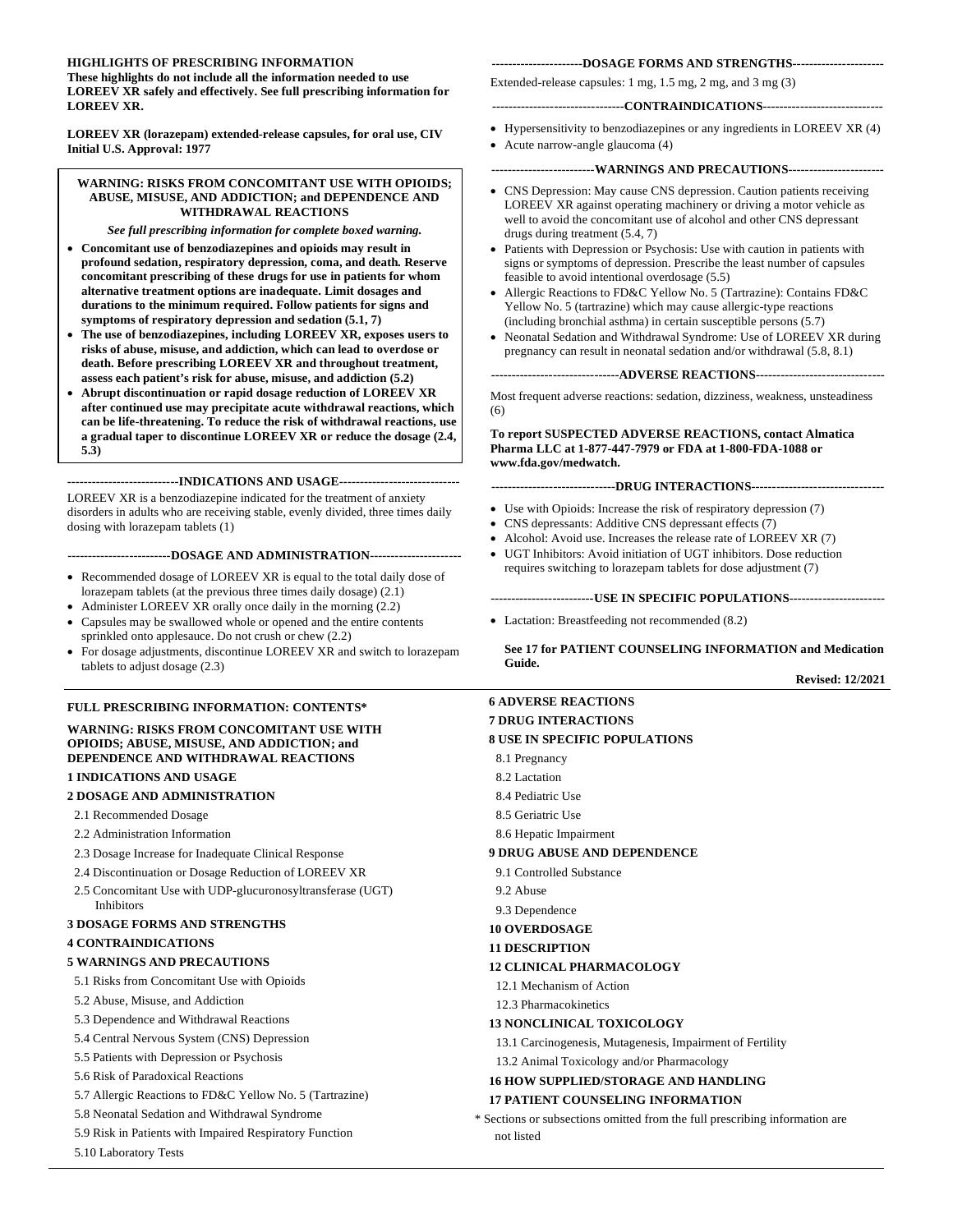# **WARNING: RISKS FROM CONCOMITANT USE WITH OPIOIDS; ABUSE, MISUSE, AND ADDICTION; and DEPENDENCE AND WITHDRAWAL REACTIONS**

- **Concomitant use of benzodiazepines and opioids may result in profound sedation, respiratory depression, coma, and death***.* **Reserve concomitant prescribing of these drugs for patients for whom alternative treatment options are inadequate. Limit dosages and durations to the minimum required. Follow patients for signs and symptoms of respiratory depression and sedation** *[see Warnings and Precautions (5.1), Drug Interactions (7)]***.**
- **The use of benzodiazepines, including LOREEV XR, exposes users to risks of abuse, misuse, and addiction, which can lead to overdose or death. Abuse and misuse of benzodiazepines commonly involve concomitant use of other medications, alcohol, and/or illicit substances, which is associated with an increased frequency of serious adverse outcomes. Before prescribing LOREEV XR and throughout treatment, assess each patient's risk for abuse, misuse, and addiction** *[see Warnings and Precautions (5.2)]***.**
- **The continued use of benzodiazepines, including LOREEV XR, may lead to clinically significant physical dependence. The risks of dependence and withdrawal increase with longer treatment duration and higher daily dose. Abrupt discontinuation or rapid dosage reduction of LOREEV XR after continued use may precipitate acute withdrawal reactions, which can be life-threatening. To reduce the risk of withdrawal reactions, use a gradual taper to discontinue LOREEV XR or reduce the dosage** *[see Dosage and Administration (2.4), Warnings and Precautions (5.3)]***.**

# **1 INDICATIONS AND USAGE**

LOREEV XR is indicated for the treatment of anxiety disorders in adults who are receiving stable, evenly divided, three times daily dosing with lorazepam tablets.

# **2 DOSAGE AND ADMINISTRATION**

# **2.1 Recommended Dosage**

Initiate LOREEV XR in patients who are being treated with lorazepam tablets, administered three times daily in evenly divided doses (refer to the Prescribing Information of lorazepam tablets for the recommended dosage of lorazepam tablets).

Discontinue lorazepam tablets and administer the first dose of LOREEV XR in the morning the day after the final dose of lorazepam tablets.

The recommended once daily dosage of LOREEV XR is equal to the total daily dose of lorazepam tablets. For example, the recommended dosage for patients who have been receiving lorazepam tablets at a dosage of 1 mg three times daily is LOREEV XR 3 mg once daily in the morning.

The effectiveness of LOREEV XR use for more than 4 months has not been assessed in clinical studies. Healthcare providers should periodically re-evaluate longer term use of LOREEV XR.

# **2.2 Administration Information**

Administer LOREEV XR orally once daily, in the morning, with or without food. Do not crush or chew LOREEV XR.

Swallow LOREEV XR capsules whole or open the capsule and sprinkle the entire contents over a tablespoon of applesauce, followed by drinking water. Consume all the sprinkled LOREEV XR in its entirety, (without chewing) within 2 hours; do not store for future use.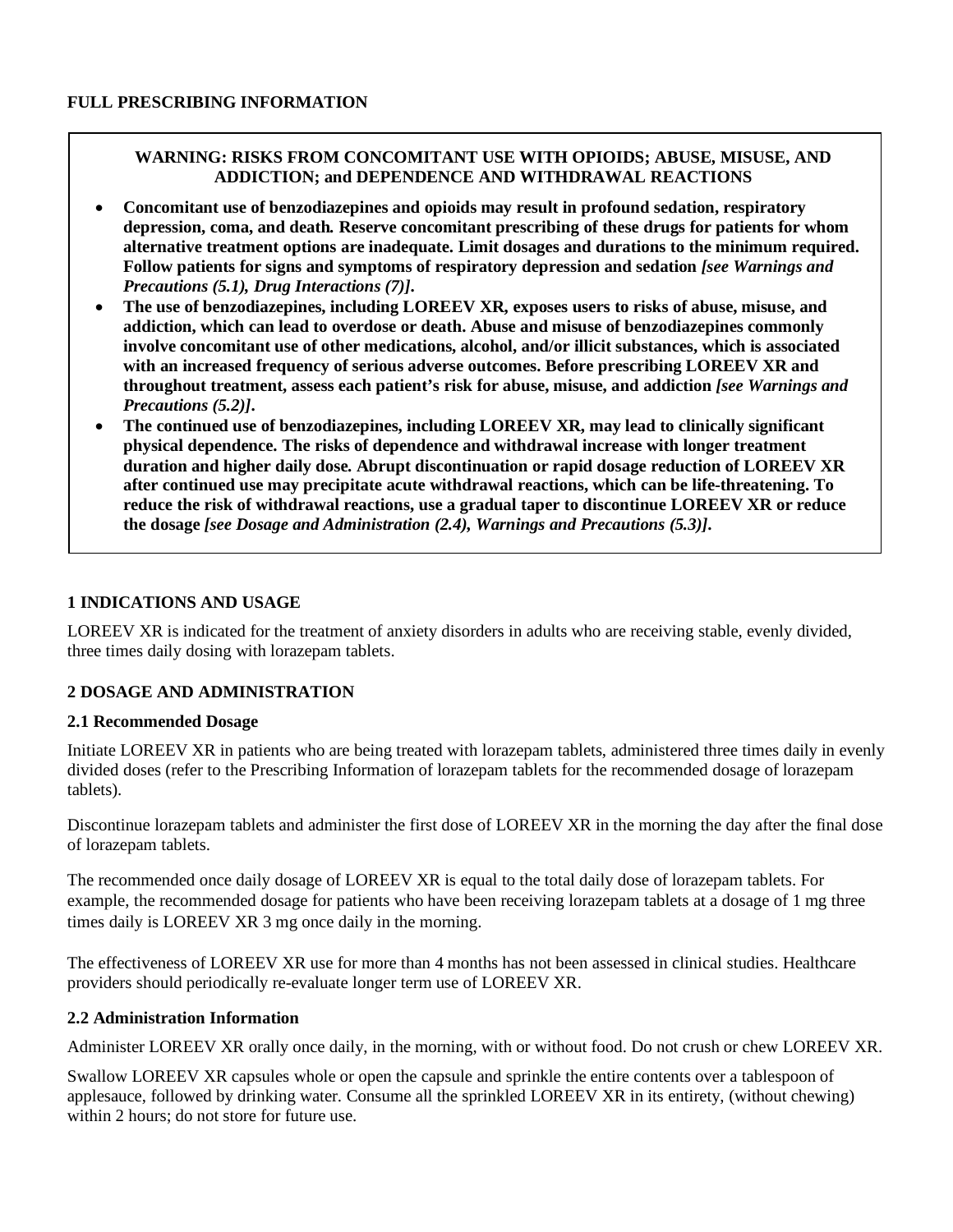# **2.3 Dosage Increase for Inadequate Clinical Response**

If the clinical response to LOREEV XR is inadequate and a dosage increase in needed, discontinue LOREEV XR and switch to lorazepam tablets to increase the dosage. If an adequate clinical response is achieved with a stable, evenly divided three times daily dosage of lorazepam tablets, resume LOREEV XR once daily dosing with the total daily dose of lorazepam tablets *[see Dosage and Administration (2.1)].*

# **2.4 Discontinuation or Dosage Reduction of LOREEV XR**

To reduce the risk of withdrawal reactions, use a gradual taper to discontinue LOREEV XR or reduce the dosage. If a patient develops withdrawal reactions, consider pausing the taper or increasing the dosage to the previous tapered dosage level. Subsequently decrease the dosage more slowly *[see Warnings and Precautions (5.3), Drug Abuse and Dependence (9.3)].*

## **2.5 Concomitant Use with UDP-glucuronosyltransferase (UGT) Inhibitors**

If an UGT inhibitor is initiated during treatment with LOREEV XR, discontinue LOREEV XR and switch to lorazepam tablets to reduce the dosage *[see Dosage and Administration (2.4), Drug Interactions (7)]*.

# **3 DOSAGE FORMS AND STRENGTHS**

LOREEV XR (lorazepam) extended-release capsules are available as:

**1 mg:** Hard gelatin capsules with an opaque white body, yellow cap and grey printing ink; "ALM" is printed axially on the yellow cap and "658" is printed axially on the opaque white body

**1.5 mg:** Hard gelatin capsules with an opaque white body, purple cap and black printing ink; "ALM" is printed axially on the purple cap and "661" is printed axially on the opaque white body

**2 mg:** Hard gelatin capsules with an opaque white body, orange cap and grey printing ink; "ALM" is printed axially on the orange cap and "663" is printed axially on the opaque white body

**3 mg:** Hard gelatin capsules with an opaque white body, yellowish-green cap and grey printing ink; "ALM" is printed axially on the yellowish-green cap and "667" is printed axially on the opaque white body

# <span id="page-2-0"></span>**4 CONTRAINDICATIONS**

LOREEV XR is contraindicated in patients with:

- hypersensitivity to benzodiazepines or to any of the ingredients in LOREEV XR *[see Warnings and Precautions (5.7)].*
- acute narrow-angle glaucoma

## **5 WARNINGS AND PRECAUTIONS**

## <span id="page-2-1"></span>**5.1 Risks from Concomitant Use with Opioids**

Concomitant use of benzodiazepines, including LOREEV XR, and opioids may result in profound sedation, respiratory depression, coma, and death. Because of these risks, reserve concomitant prescribing of these drugs in patients for whom alternative treatment options are inadequate.

Observational studies have demonstrated that concomitant use of opioid analgesics and benzodiazepines increases the risk of drug-related mortality compared to use of opioids alone. If a decision is made to prescribe LOREEV XR concomitantly with opioids, prescribe the lowest effective dosages and minimum durations of concomitant use, and follow patients closely for signs and symptoms of respiratory depression and sedation. In patients already receiving an opioid analgesic, prescribe a lower initial dose of LOREEV XR than indicated in the absence of an opioid and titrate based on clinical response. If an opioid is initiated in a patient already taking LOREEV XR, prescribe a lower initial dose of the opioid and titrate based upon clinical response.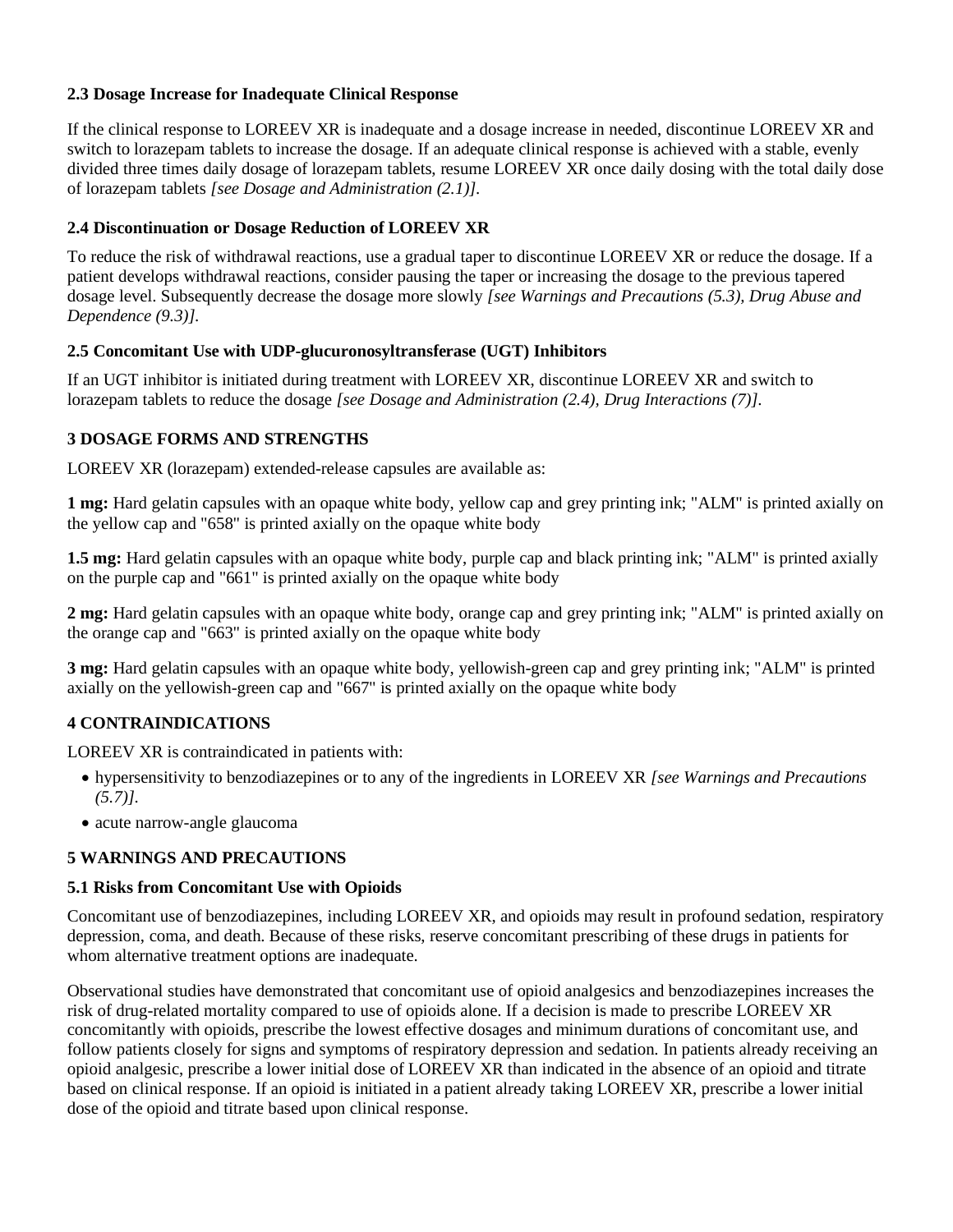Advise both patients and caregivers about the risks of respiratory depression and sedation when LOREEV XR is used with opioids. Advise patients not to drive or operate heavy machinery until the effects of concomitant use with the opioid have been determined *[see Drug Interactions (7)]*.

# **5.2 Abuse, Misuse, and Addiction**

The use of benzodiazepines, including LOREEV XR, exposes users to the risks of abuse, misuse, and addiction, which can lead to overdose or death. Abuse and misuse of benzodiazepines often (but not always) involve the use of doses greater than the maximum recommended dosage and commonly involve concomitant use of other medications, alcohol, and/or illicit substances, which is associated with an increased frequency of serious adverse outcomes, including respiratory depression, overdose, or death *[see Drug Abuse and Dependence (9.2)]*.

Before prescribing LOREEV XR and throughout treatment, assess each patient's risk for abuse, misuse, and addiction (e.g., using a standardized screening tool). Use of LOREEV XR, particularly in patients at elevated risk, necessitates counseling about the risks and proper use of LOREEV XR along with monitoring for signs and symptoms of abuse, misuse, and addiction. Prescribe the lowest effective dosage; avoid or minimize concomitant use of CNS depressants and other substances associated with abuse, misuse, and addiction (e.g., opioid analgesics, stimulants); and advise patients on the proper disposal of unused drug. If a substance use disorder is suspected, evaluate the patient and institute (or refer them for) early treatment, as appropriate.

# **5.3 Dependence and Withdrawal Reactions**

To reduce the risk of withdrawal reactions, use a gradual taper to discontinue LOREEV XR or reduce the dosage (a patient-specific plan should be used to taper the dose) *[see Dosage and Administration (2.4)]*.

Patients at an increased risk of withdrawal adverse reactions after benzodiazepine discontinuation or rapid dosage reduction include those who take higher dosages, and those who have had longer durations of use.

# Acute Withdrawal Reactions

The continued use of benzodiazepines, including LOREEV XR, may lead to clinically significant physical dependence. Abrupt discontinuation or rapid dosage reduction of LOREEV XR after continued use, or administration of flumazenil (a benzodiazepine antagonist) may precipitate acute withdrawal reactions, which can be life-threatening (e.g., seizures) *[see Drug Abuse and Dependence (9.3)].* 

# Protracted Withdrawal Syndrome

In some cases, benzodiazepine users have developed a protracted withdrawal syndrome with withdrawal symptoms lasting weeks to more than 12 months *[see Drug Abuse and Dependence (9.3)]*.

# **5.4 Central Nervous System (CNS) Depression**

Benzodiazepines, including LOREEV XR, may produce CNS depression. Caution patients receiving LOREEV XR against engaging in hazardous occupations or activities requiring complete mental alertness such as operating machinery or driving a motor vehicle.

Use of benzodiazepines, including LOREEV XR, both used alone and in combination with other CNS depressants, may lead to potentially fatal respiratory depression. Alcohol should be avoided and other CNS depressant drugs used with caution during treatment with LOREEV XR *[see Drug Interactions (7)]*.

## **5.5 Patients with Depression or Psychosis**

LOREEV XR is not recommended for use in patients with a primary depressive disorder or psychosis. Pre-existing depression may emerge or worsen during use of benzodiazepines, including LOREEV XR.

In patients with depression, a possibility for suicide should be borne in mind. Consequently, appropriate precautions (e.g., limiting the total prescription size and increased monitoring for suicidal ideation) should be considered in patients with depression**.** LOREEV XR should not be used in such patients without adequate antidepressant therapy.

## **5.6 Risk of Paradoxical Reactions**

Paradoxical reactions (agitation, irritability, impulsivity, violent behavior, confusion, restlessness, excitement, and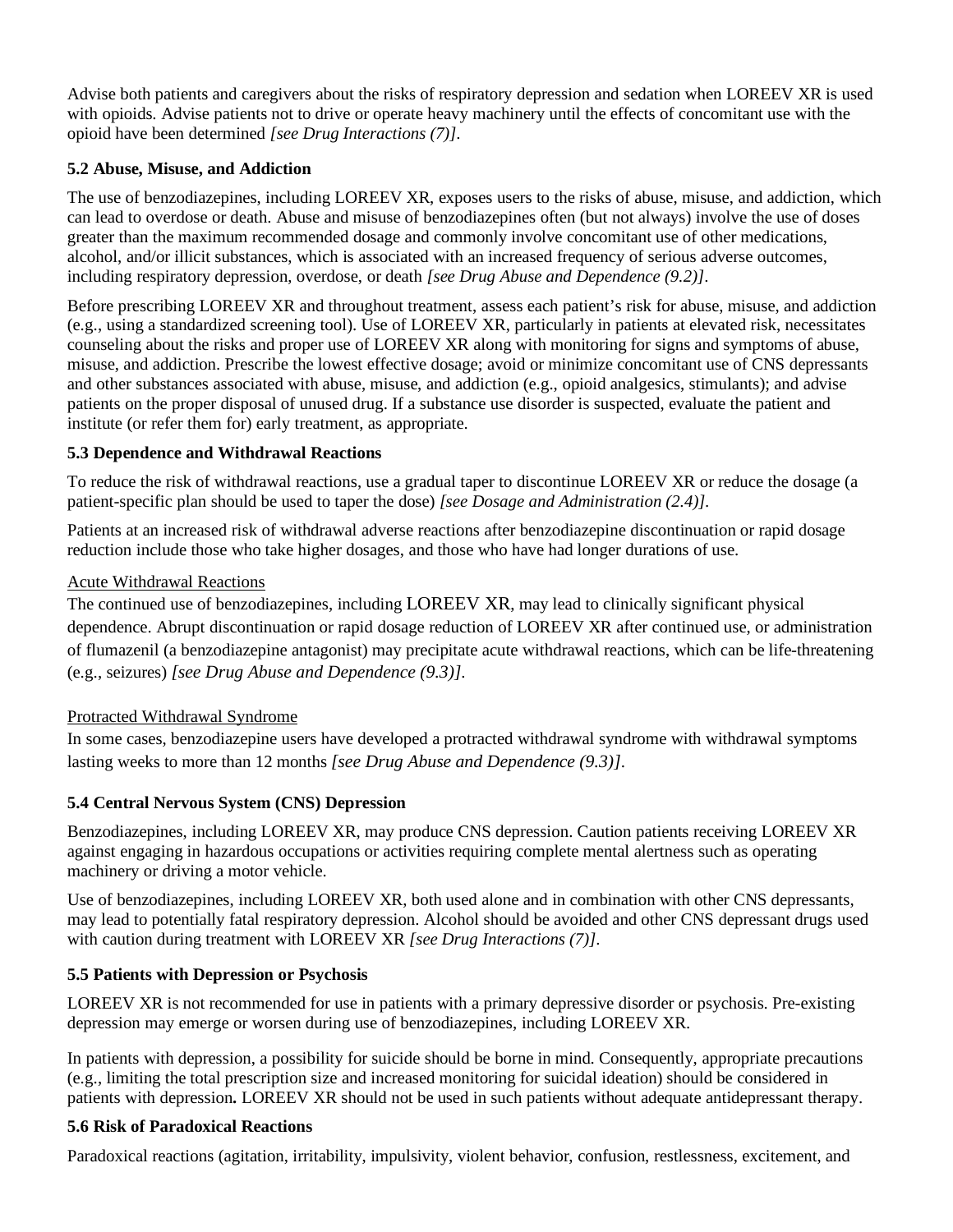talkativeness) have been reported during benzodiazepine use *[see Adverse Reactions (6)]*. Such reactions may be more likely to occur in the elderly *[see Adverse Reactions (8.5)]*. Discontinue LOREEV XR if the patient experiences these reactions.

# **5.7 Allergic Reactions to FD&C Yellow No. 5 (Tartrazine)**

LOREEV XR 1 mg capsules contain FD&C Yellow No. 5 (tartrazine), which may cause allergic-type reactions (including bronchial asthma) in certain susceptible persons. Although the overall incidence of FD&C Yellow No. 5 (tartrazine) sensitivity in the general population is low, it is frequently seen in patients who also have aspirin hypersensitivity *[see Contraindications (4)]*.

## **5.8 Neonatal Sedation and Withdrawal Syndrome**

Use of LOREEV XR during the later stages of pregnancy can result in sedation (respiratory depression, lethargy, hypotonia) and/or withdrawal symptoms (hyperreflexia, irritability, restlessness, tremors, inconsolable crying, and feeding difficulties) in the neonate *[see Use in Specific Populations (8.1)].* Monitor neonates exposed to benzodiazepines during pregnancy and labor for signs of sedation and neonates exposed to LOREEV XR during pregnancy for signs of withdrawal; manage these infants accordingly.

## **5.9 Risk in Patients with Impaired Respiratory Function**

In patients with impaired respiratory function, respiratory depression and apnea have been reported with benzodiazepines. Closely monitor patients with impaired respiratory function. If signs and symptoms of respiratory depression or apnea occur, consider discontinuing LOREEV XR.

# **5.10 Laboratory Tests**

Leukopenia and elevations of LDH have developed in patients receiving lorazepam tablets *[see Adverse Reactions (6)]*. Periodic blood counts and liver function tests are recommended for patients on long-term therapy.

# **6 ADVERSE REACTIONS**

The following serious adverse reactions are described elsewhere in the labeling:

- Risks from Concomitant Use with Opioids *[see Warnings and Precautions (5.1)]*
- Abuse, Misuse, and Addiction *[see Warnings and Precautions (5.2)]*
- Dependence and Withdrawal Reactions *[see Warnings and Precautions (5.3)]*
- Central Nervous System (CNS) Depression *[see Warnings and Precautions (5.4)]*
- Patients with Depression or Psychosis *[see Warnings and Precautions (5.5)]*
- Allergic Reactions to FD&C Yellow No. 5 (Tartrazine) *[see Warnings and Precautions (5.7)]*
- Risk in Patients with Impaired Respiratory Function *[see Warnings and Precautions (5.9)]*

The safety of LOREEV XR in adults is based on studies with lorazepam tablets. The following adverse reactions associated with the use of lorazepam tablets were identified in clinical studies or postmarketing reports. Because some of these reactions were reported voluntarily from a population of uncertain size, it is not always possible to reliably estimate their frequency or establish a causal relationship to drug exposure.

In a sample of approximately 3,500 patients treated for anxiety, the most frequent adverse reactions to lorazepam tablets were sedation (15.9%), dizziness (6.9%), weakness (4.2%), and unsteadiness (3.4%). The incidence of sedation and unsteadiness increased with age.

The following reported adverse reactions are categorized by System Organ Class (SOC):

*Blood and Lymphatic System Disorders:* agranulocytosis, leukopenia, pancytopenia, thrombocytopenia *Endocrine Disorders:* syndrome of inappropriate antidiuretic hormone (SIADH) *Eye Disorder:* eye function/visual disturbance (including diplopia and blurred vision) *Gastrointestinal Disorder:* constipation, gastrointestinal symptoms including nausea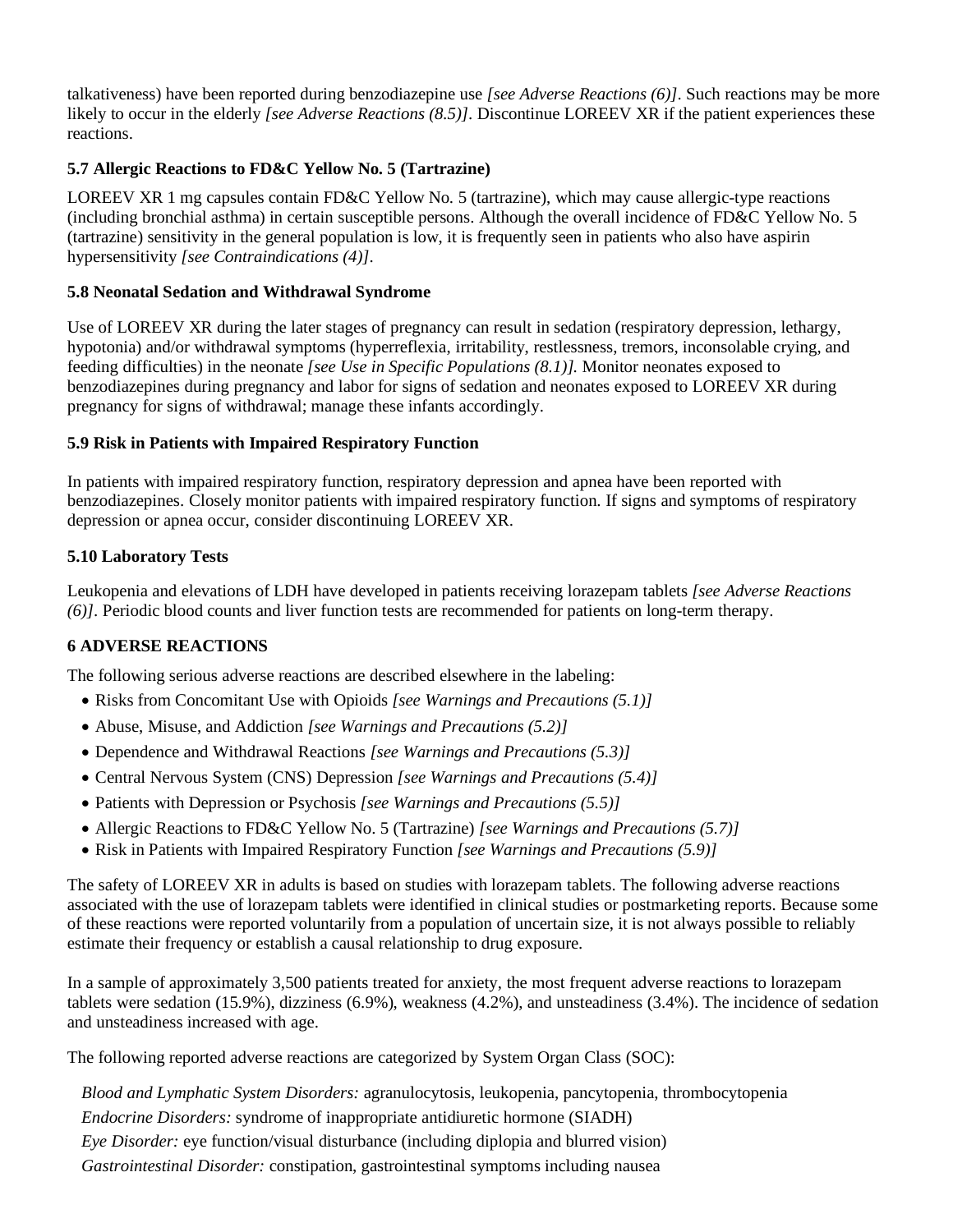*General Disorders and Administration Site Conditions:* asthenia, fatigue, hypothermia

*Hepatobiliary Disorders:* jaundice

*Immune System Disorders:* anaphylactoid reactions, hypersensitivity reactions

*Investigations:* increase in bilirubin, increase in liver transaminases (including elevated LDH), increase in alkaline phosphatase

*Metabolism and Nutrition Disorders:* change in appetite*,* hyponatremia

*Nervous System Disorders:* ataxia, autonomic manifestations, coma, convulsions/seizures, drowsiness, dysarthria/slurred speech, extrapyramidal symptoms, headache, tremor, vertigo, memory impairment

*Psychiatric Disorders:* amnesia, change in libido, confusion, decreased orgasm, depression, disinhibition, disorientation, euphoria, suicidal ideation/attempt, unmasking of depression

*Reproductive System and Breast Disorders:* impotence

*Respiratory Thoracic and Mediastinal Disorders:* apnea, respiratory depression, worsening of obstructive pulmonary disease, worsening of sleep apnea

*Skin and Subcutaneous Tissue Disorder:* allergic skin reactions, alopecia, dermatological symptoms

Paradoxical reactions, including anxiety, excitation, agitation, hostility, aggression, rage, sleep disturbances/insomnia, sexual arousal, and hallucinations may occur.

Small decreases in blood pressure and hypotension have been reported with immediate-release lorazepam.

Many adverse reactions to benzodiazepines, including CNS effects and respiratory depression, are dose dependent, with more severe effects occurring with high doses.

# **7 DRUG INTERACTIONS**

Table 1 presents clinically significant interactions with LOREEV XR.

# **Table 1: Clinically Significant Drug Interactions with LOREEV XR.**

| <b>Opioids</b>         |                                                                                                                                                                                                                                                                                                                                                                                                                                                                                                                               |
|------------------------|-------------------------------------------------------------------------------------------------------------------------------------------------------------------------------------------------------------------------------------------------------------------------------------------------------------------------------------------------------------------------------------------------------------------------------------------------------------------------------------------------------------------------------|
| Clinical Impact        | The concomitant use of benzodiazepines and opioids increases the risk of respiratory<br>depression because of actions at different receptor sites in the CNS that control respiration.<br>Benzodiazepines interact at gamma-aminobutyric acid (GABA <sub>A</sub> ) sites and opioids interact<br>primarily at mu receptors. When benzodiazepines and opioids are combined, the potential for<br>benzodiazepines to significantly worsen opioid-related respiratory depression exists [see<br>Warnings and Precautions (5.1)]. |
| <i>Intervention</i>    | Limit dosage and duration of concomitant use of LOREEV XR and opioids, and monitor<br>patients closely for respiratory depression and sedation.                                                                                                                                                                                                                                                                                                                                                                               |
| <b>Alcohol</b>         |                                                                                                                                                                                                                                                                                                                                                                                                                                                                                                                               |
| Clinical Impact        | Based on an in vitro study, alcohol increases the release rate of LOREEV XR [see Clinical]<br>Pharmacology (12.3)].                                                                                                                                                                                                                                                                                                                                                                                                           |
| <i>Intervention</i>    | Avoid concomitant use of alcohol during treatment with LOREEV XR [see Warnings and<br>Precautions (5.4)].                                                                                                                                                                                                                                                                                                                                                                                                                     |
| <b>CNS-Depressants</b> |                                                                                                                                                                                                                                                                                                                                                                                                                                                                                                                               |
| Clinical Impact        | Benzodiazepines, including LOREEV XR, increase CNS-depressant effects when<br>administered with other CNS depressants. Concomitant use of clozapine and LOREEV XR<br>may produce marked sedation, excessive salivation, hypotension, ataxia, delirium, and<br>respiratory arrest.                                                                                                                                                                                                                                             |
| <i>Intervention</i>    | Avoid co-administration of alcohol with LOREEV XR. Use caution if LOREEV XR is co-<br>administered with other CNS-depressants [see Warnings and Precautions (5.4)].                                                                                                                                                                                                                                                                                                                                                           |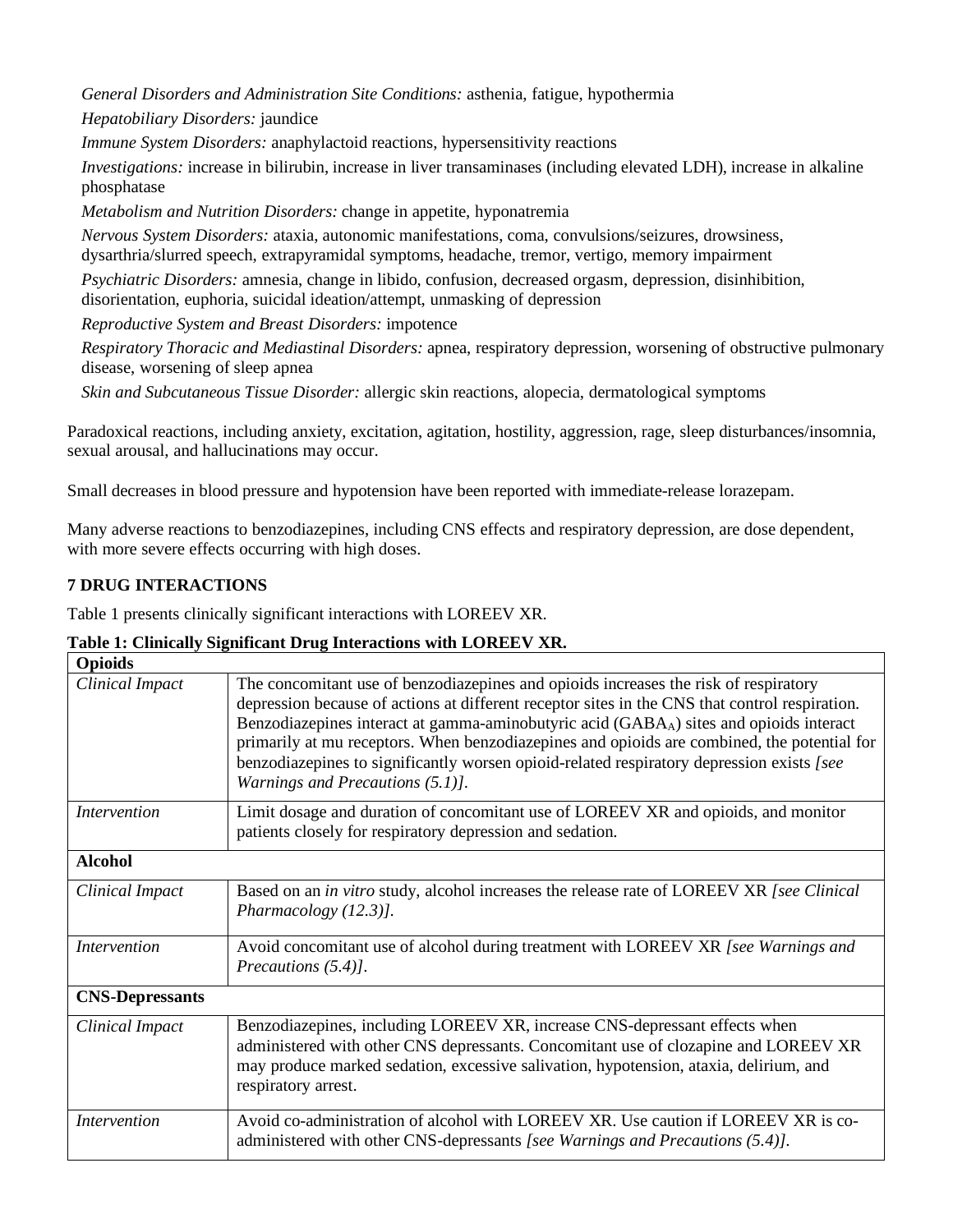| <b>Inhibitors of UGT</b> |                                                                                                                                                                                                        |
|--------------------------|--------------------------------------------------------------------------------------------------------------------------------------------------------------------------------------------------------|
| Clinical Impact          | Concomitant use of LOREEV XR with UGT inhibitors may increase lorazepam exposure<br>[see Clinical Pharmacology (12.3)], which may increase the risk of adverse reactions.                              |
| Intervention             | Avoid initiating an UGT inhibitor during treatment with LOREEV XR. If an UGT inhibitor<br>is initiated, discontinue LOREEV XR and switch to lorazepam tablets [see Dosage and<br>Administration (2.5). |

# **8 USE IN SPECIFIC POPULATIONS**

# **8.1 Pregnancy**

# Pregnancy Exposure Registry

There is a pregnancy exposure registry that monitors pregnancy outcomes in women exposed to LOREEV XR during pregnancy. Health care providers are encouraged to register patients by calling the National Pregnancy Registry for Psychiatric Medications at 1-866-961-2388 or by visiting online at https://womensmentalhealth.org/clinical-and-researchprograms/pregnancyregistry/othermedications.

# Risk Summary

Infants born to mothers using benzodiazepines during the later stages of pregnancy have been reported to experience symptoms of sedation and/or neonatal withdrawal *[see Warnings and Precautions (5.8), Clinical Considerations].*  Available data from published observational studies of pregnant women exposed to benzodiazepines do not report a clear association with benzodiazepines and major birth defects *(see Data).* Available data from observational studies have identified a small increased relative risk with benzodiazepine use in early pregnancy and miscarriage, and a small increase in relative risk with benzodiazepine use later in pregnancy and preterm birth *(see Data).*

In animal studies, administration of lorazepam during the organogenesis period of pregnancy resulted in increased incidences of fetal malformations at doses greater than those used clinically. Data for benzodiazepines suggest the possibility of increased neuronal cell death and long-term effects on neurobehavioral function based on findings in animals following prenatal or early postnatal exposure at clinically relevant doses *(see Data).*

The estimated background risk of major birth defects and miscarriage for the indicated population is unknown. All pregnancies have a background risk of birth defect, loss, or other adverse outcomes. In the U.S. general population, the estimated background risk of major birth defects and miscarriage in clinically recognized pregnancies is 2% to 4% and 15% to 20%, respectively.

## Clinical Considerations

# *Fetal/Neonatal Adverse Reactions*

Benzodiazepines cross the placenta and may produce respiratory depression, hypotonia and sedation in neonates. Monitor neonates exposed to benzodiazepines during pregnancy and labor for signs of sedation, respiratory depression, hypotonia, and feeding problems Monitor neonates exposed to benzodiazepines during pregnancy for signs of withdrawal. Manage these neonates accordingly *[see Warnings and Precautions (5.8)].*

# Data

# *Human Data*

Available data from observational studies suggest a possible association between benzodiazepine use in early pregnancy and risk of miscarriage. Data from observational studies also suggest a small increased relative risk with benzodiazepine use later in pregnancy and preterm birth. Important methodological limitations with these studies include the uncertainty of whether women who filled a prescription actually took the medication and inability to control for severity of underlying disease. Published data from observational studies on the use of benzodiazepines during pregnancy do not report a clear association with benzodiazepines and major birth defects. Although early studies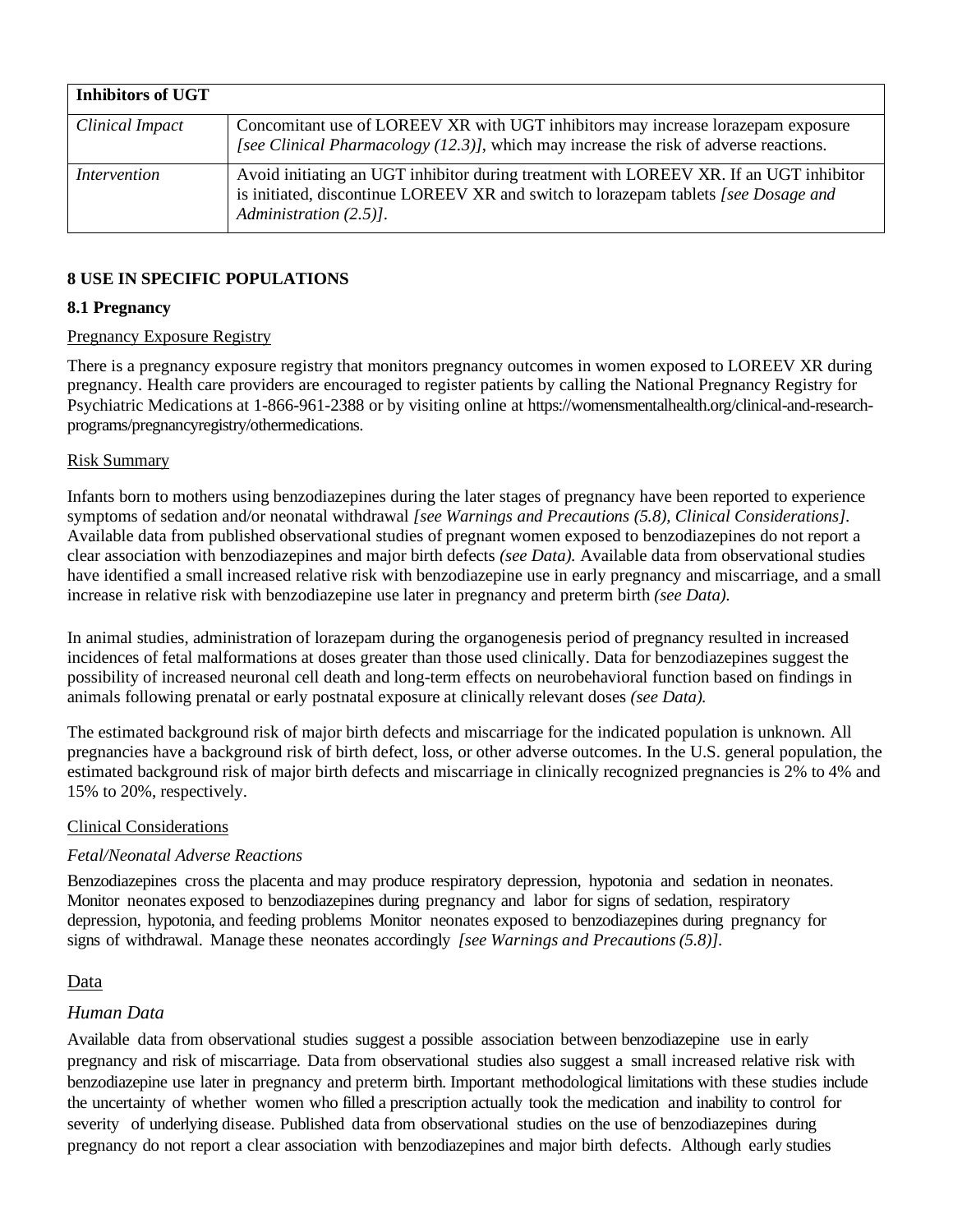reported an increased risk of congenital malformations with diazepam and chlordiazepoxide, there was no consistent pattern noted. In addition, the majority of more recent case-control and cohort studies of benzodiazepine use during pregnancy, which were adjusted for confounding exposures to alcohol, tobacco and other medications, have not confirmed these findings.

# *Animal Data*

Reproductive studies in animals were performed in mice, rats, and two strains of rabbits. A low incidence of malformations (reduction of tarsals, tibia, metatarsals, mal-rotated limbs, gastroschisis, malformed skull, and microphthalmia) were seen in drug-treated rabbits without relationship to dosage. Although all of these anomalies were not present in the concurrent control group, they have been reported to occur randomly in historical controls. At doses of 40 mg/kg and higher there was evidence of fetal resorption and increased fetal loss in rabbits which was not seen at lower doses.

In published animal studies, administration of benzodiazepines or other drugs that enhance GABAergic inhibition to neonatal rats has been reported to result in widespread apoptotic neurodegeneration in the developing brain. The window of vulnerability to these changes in rats (postnatal days 0-14) includes a period of brain development that takes place during the third trimester of pregnancy in humans.

# **8.2 Lactation**

# Risk Summary

Lorazepam is present in breastmilk.

There are reports of sedation, poor feeding and poor weight gain in infants exposed to benzodiazepines through breast milk *(see Clinical Considerations)*. The effects of lorazepam on milk production are unknown. Because of the potential for serious adverse reactions, including sedation and withdrawal, advise patients that breastfeeding is not recommended during treatment with LOREEV XR.

## Clinical Considerations

Infants exposed to LOREEV XR through breast milk should be monitored for sedation, poor feeding, and poor weight gain.

## **8.4 Pediatric Use**

The safety and effectiveness of LOREEV XR has not been established in pediatric patients.

# **8.5 Geriatric Use**

Clinical studies of lorazepam tablets were not adequate to determine whether patients age 65 years and older responded differently than younger patients; however, the incidence of sedation and unsteadiness was observed to increase with age *[see Adverse Reactions (6)]*.

Age does not appear to have a significant effect on lorazepam pharmacokinetics *[see Clinical Pharmacology (12.3)]*.

In general, dose selection for an elderly patient should start at the low end of the dosing range, reflecting the greater frequency of decreased hepatic, renal, or cardiac function, and of concomitant disease or other drug therapy. Greater sensitivity (e.g., sedation) of some older individuals cannot be ruled out *[see Warnings and Precautions (5.6)]*.

## **8.6 Hepatic Impairment**

As with all benzodiazepines, the use of lorazepam, including LOREEV XR, may worsen hepatic encephalopathy. Therefore, LOREEV XR should be used with caution in patients with severe hepatic insufficiency and/or encephalopathy.

## **9 DRUG ABUSE AND DEPENDENCE**

# **9.1 Controlled Substance**

LOREEV XR contains lorazepam, a Schedule IV controlled substance.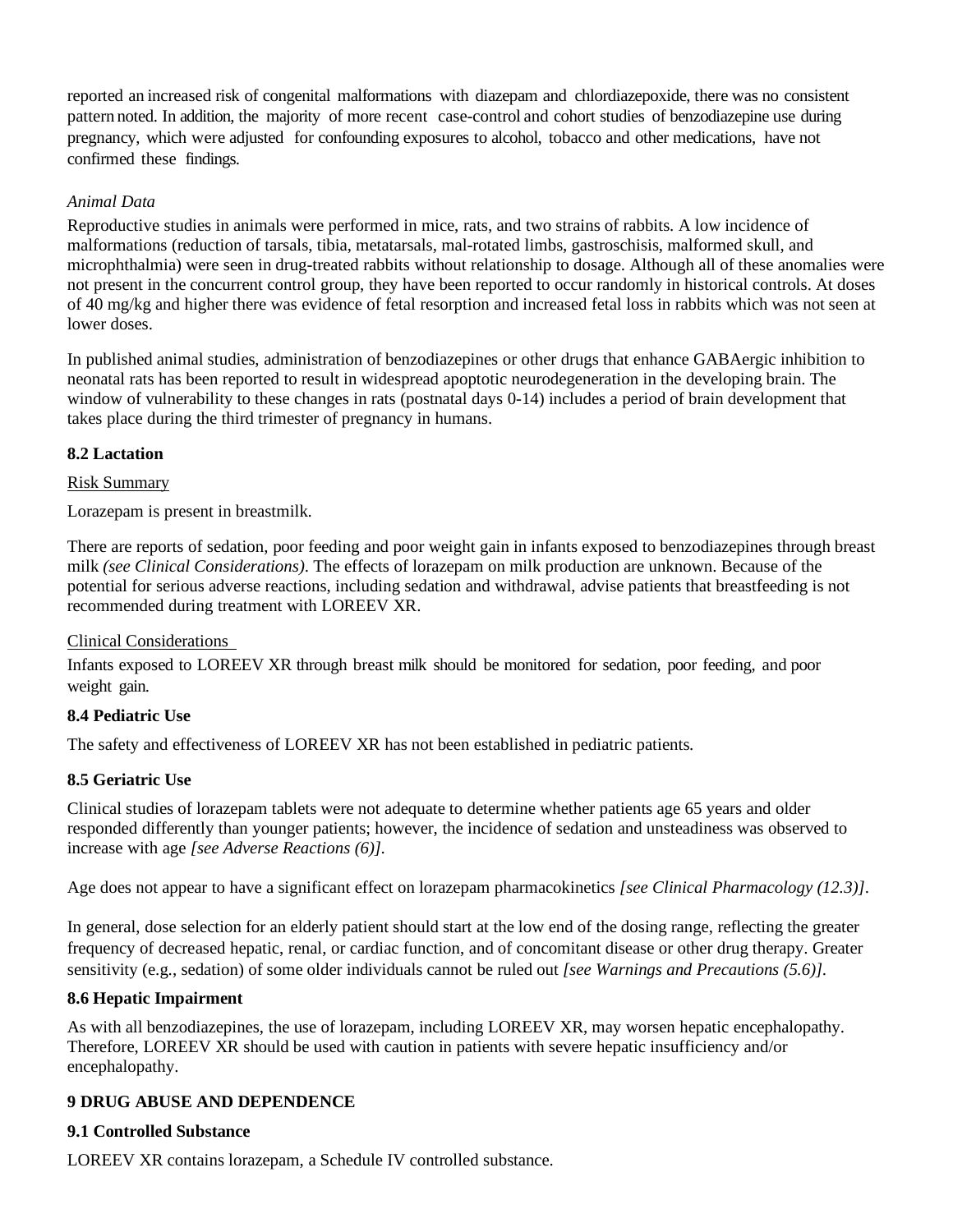# **9.2 Abuse**

LOREEV XR is a benzodiazepine and a CNS depressant with a potential for abuse and addiction. Abuse is the intentional, non-therapeutic use of a drug, even once, for its desirable psychological or physiological effects. Misuse is the intentional use, for therapeutic purposes, of a drug by an individual in a way other than prescribed by a health care provider or for whom it was not prescribed. Drug addiction is a cluster of behavioral, cognitive, and physiological phenomena that may include a strong desire to take the drug, difficulties in controlling drug use (e.g., continuing drug use despite harmful consequences, giving a higher priority to drug use than other activities and obligations), and possible tolerance or physical dependence. Even taking benzodiazepines as prescribed may put patients at risk for abuse and misuse of their medication. Abuse and misuse of benzodiazepines may lead to addiction.

Abuse and misuse of benzodiazepines often (but not always) involve the use of doses greater than the maximum recommended dosage and commonly involve concomitant use of other medications, alcohol, and/or illicit substances, which is associated with an increased frequency of serious adverse outcomes, including respiratory depression, overdose, or death. Benzodiazepines are often sought by individuals who abuse drugs and other substances, and by individuals with addictive disorders *[see Warnings and Precautions (5.2)]*.

The following adverse reactions have occurred with benzodiazepine abuse and/or misuse: abdominal pain, amnesia, anorexia, anxiety, aggression, ataxia, blurred vision, confusion, depression, disinhibition, disorientation, dizziness, euphoria, impaired concentration and memory, indigestion, irritability, muscle pain, slurred speech, tremors, and vertigo.

The following severe adverse reactions have occurred with benzodiazepine abuse and/or misuse: delirium, paranoia, suicidal ideation and behavior, seizures, coma, breathing difficulty, and death. Death is more often associated with polysubstance use (especially benzodiazepines with other CNS depressants such as opioids and alcohol).

# **9.3 Dependence**

# Physical Dependence

LOREEV XR may produce physical dependence from continued therapy. Physical dependence is a state that develops as a result of physiological adaptation in response to repeated drug use, manifested by withdrawal signs and symptoms after abrupt discontinuation or a significant dose reduction of a drug. Abrupt discontinuation or rapid dosage reduction of benzodiazepines or administration of flumazenil, a benzodiazepine antagonist, may precipitate acute withdrawal reactions, including seizures, which can be life-threatening. Patients at an increased risk of withdrawal adverse reactions after benzodiazepine discontinuation or rapid dosage reduction include those who take higher dosages (i.e., higher and/or more frequent doses) and those who have had longer durations of use *[see Warnings and Precautions (5.3)].* 

To reduce the risk of withdrawal reactions, use a gradual taper to discontinue LOREEV XR or reduce the dosage *[see Dosage and Administration (2.4), Warnings and Precautions (5.3)].* 

# *Acute Withdrawal Signs and Symptoms*

Acute withdrawal signs and symptoms associated with benzodiazepines have included abnormal involuntary movements, anxiety, blurred vision, depersonalization, depression, derealization, dizziness, fatigue, gastrointestinal adverse reactions (e.g., nausea, vomiting, diarrhea, weight loss, decreased appetite), headache, hyperacusis, hypertension, irritability, insomnia, memory impairment, muscle pain and stiffness, panic attacks, photophobia, restlessness, tachycardia, and tremor. More severe acute withdrawal signs and symptoms, including life-threatening reactions, have included catatonia, convulsions, delirium tremens, depression, hallucinations, mania, psychosis, seizures and suicidality.

# *Protracted Withdrawal Syndrome*

Protracted withdrawal syndrome associated with benzodiazepines is characterized by anxiety, cognitive impairment, depression, insomnia, formication, motor symptoms (e.g., weakness, tremor, muscle twitches), paresthesia, and tinnitus that persists beyond 4 to 6 weeks after initial benzodiazepine withdrawal. Protracted withdrawal symptoms may last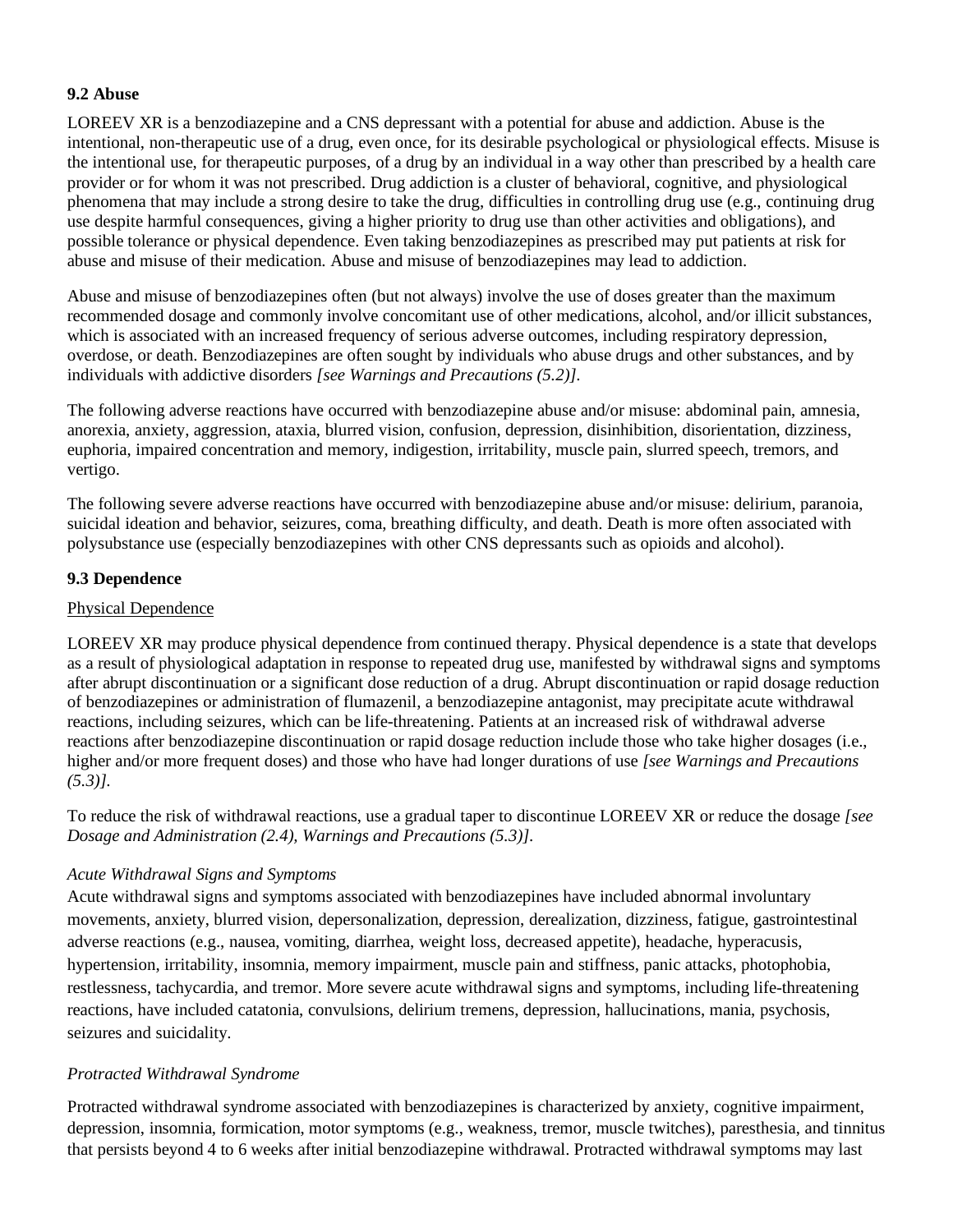weeks to more than 12 months. As a result, there may be difficulty in differentiating withdrawal symptoms from potential reemergence or continuation of symptoms for which the benzodiazepine was being used.

# Tolerance

Tolerance to LOREEV XR may develop from continued therapy. Tolerance is a physiological state characterized by a reduced response to a drug after repeated administration (i.e., a higher dose of a drug is required to produce the same effect that was once obtained at a lower dose). Tolerance to the therapeutic effect of LOREEV XR may develop; however, little tolerance develops to the amnestic reactions and other cognitive impairments caused by benzodiazepines.

# **10 OVERDOSAGE**

# Clinical Experience

In postmarketing experience, overdose with lorazepam has occurred predominantly in combination with alcohol and/or other drugs.

Manifestations of benzodiazepine overdose include varying degrees of central nervous system depression ranging from drowsiness to coma. In mild cases, symptoms include drowsiness, mental confusion, paradoxical reactions, dysarthria and lethargy. In more serious cases, and especially when other drugs or alcohol were ingested, symptoms may include ataxia, hypotonia, hypotension, cardiovascular depression, respiratory depression, hypnotic state, coma, and death.

# Management of Overdose

General supportive measures should be employed, with consideration that multiple agents may have been taken in combination with lorazepam. Vital signs must be monitored and the patient closely observed. When there is a risk of aspiration, induction of emesis is not recommended. Gastric lavage may be indicated if performed soon after ingestion or in symptomatic patients. Administration of activated charcoal may also limit drug absorption. Hypotension, though unlikely, may be controlled with norepinephrine bitartrate injection. Lorazepam is poorly dialyzable. Lorazepam glucuronide, the inactive metabolite, may be highly dialyzable.

Flumazenil, a benzodiazepine antagonist, may be used in hospitalized patients as an adjunct to, not as a substitute for, proper management of benzodiazepine overdose. The prescriber should be aware of a risk of seizure in association with flumazenil treatment, particularly in long-term benzodiazepine users and in cyclic antidepressant overdose. The complete flumazenil package insert including Contraindications, Warnings, and Precautions should be consulted prior to use.

In case of an overdosage, consult a Certified Poison Control Center at 1-800-222-1222 for latest recommendations.

# **11 DESCRIPTION**

LOREEV XR contains lorazepam, a benzodiazepine. Lorazepam is a nearly white crystalline powder and is practically insoluble in water and slightly soluble in alcohol. It is a 1:1 mixture of  $(R)$  and  $(S)$  isomers. The chemical name is  $\pm$ -7chloro-5-(*o*-chlorophenyl)-1,3-dihydro-3-hydroxy-2*H*-1,4-benzodiazepin-2-one and its structural formula is:



Molecular formula:  $C_{15}H_{10}Cl_2N_2O_2$ ; Molecular weight: 321.16

LOREEV XR is intended for oral administration. Each capsule contains 1 mg, 1.5 mg, 2 mg, or 3 mg of lorazepam. The inactive ingredients are colloidal silicon dioxide, corn starch, gelatin, glyceryl monostearate, hypromellose, lactose monohydrate, methyl acrylate methyl methacrylate and methacrylic acid (7:3:1) copolymer 280000 dispersion,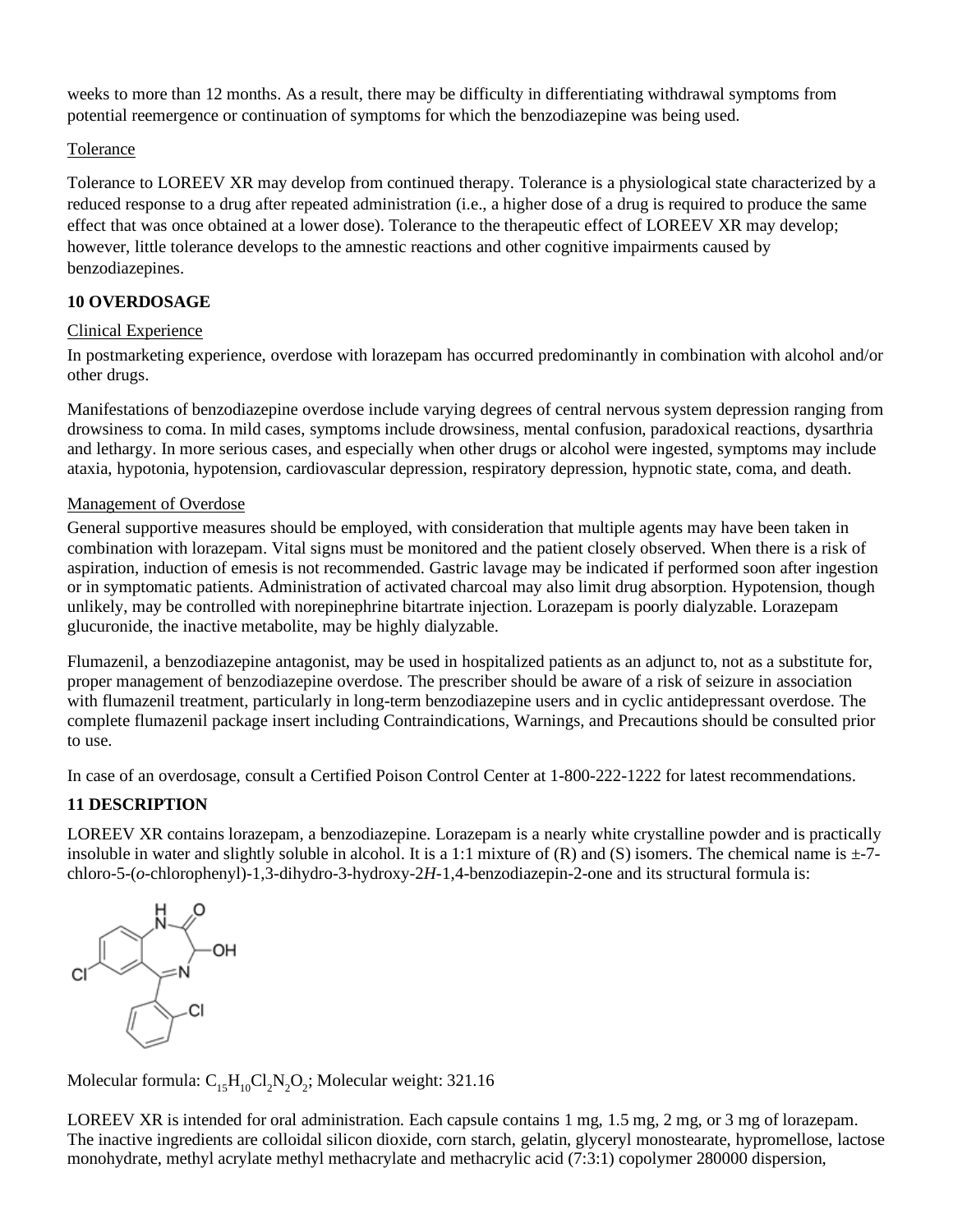microcrystalline cellulose, polysorbate 80, talc, titanium dioxide, and triethyl citrate. Additionally, the capsule shells contain the following colorants:

1 mg capsules: FD&C Yellow No. 5

1.5 mg capsules: FD&C Blue No. 1 and FD&C Red No. 3

2 mg capsules: D&C Yellow No. 10 and FD&C Red No. 3

3 mg capsules: D&C Yellow No. 10, FD&C Blue No. 1, FD&C Yellow No. 6

# **12 CLINICAL PHARMACOLOGY**

## **12.1 Mechanism of Action**

Lorazepam exerts its effect for the treatment of anxiety disorders through binding to the benzodiazepine site of the gamma-aminobutyric acid-A (GABAA) receptors in the brain and enhances GABA-mediated synaptic inhibition.

# **12.3 Pharmacokinetics**

LOREEV XR pharmacokinetics are dose proportional over the dose range of 1 mg to 3 mg. Steady-state plasma concentrations are typically achieved after 5 days of once-daily administration.

At steady-state, the mean area under concentration curve  $(AUC_{Tau})$ , the mean peak plasma concentration  $(C_{max})$ , and the mean minimum plasma concentration  $(C_{min})$  of lorazepam following LOREEV XR 3 mg once-daily administration was 694 ng\*h/mL, 35 ng/mL and 25 ng/mL, respectively. AUC<sub>Tau</sub>, C<sub>max</sub>, and C<sub>min</sub> of lorazepam from lorazepam tablets following 1 mg, three-times daily administration were 765 ng\*h/mL, 41 ng/mL and 29 ng/mL, respectively.

## Absorption

Following a single 3 mg dose of LOREEV XR under fasted conditions, the median time to attain  $C_{\text{max}}$  (T<sub>max</sub>) is 14 hours, with a range of 7 to 24 hours.

# *Effect of Food*

Administration of LOREEV XR with a high-fat and high calorie meal did not have a significant effect on exposure of LOREEV XR. However, median  $T_{\text{max}}$  of lorazepam delayed by approximately 2 hours.

LOREEV XR administered under fasted conditions after sprinkling the entire contents onto one-tablespoon (15 mL) of applesauce did not significantly affect exposure and  $T_{\text{max}}$  of lorazepam.

# Distribution

Following a single 3 mg dose of LOREEV XR under fasted conditions, the mean apparent volume of distribution is approximately 117 L. At clinically relevant concentrations, lorazepam is approximately 85% bound to plasma proteins.

## Elimination

Oral mean plasma clearance (CL/F) is about 72 mL/min in adults following a single 3 mg dose of LOREEV XR and the mean elimination half-life of lorazepam is approximately  $20.2 \pm 7.2$  hours.

## *Metabolism*

Lorazepam is conjugated at its 3-hydroxy group in the liver into lorazepam glucuronide, which has no demonstratable CNS activity in animals.

## *Excretion*

Lorazepam glucuronide is excreted in the urine.

## Specific Populations

## *Geriatric Patients*

Studies comparing young and elderly subjects have shown that advancing age does not have a significant effect on the pharmacokinetics of lorazepam tablets. However, a study involving single intravenous doses of 1.5 to 3 mg of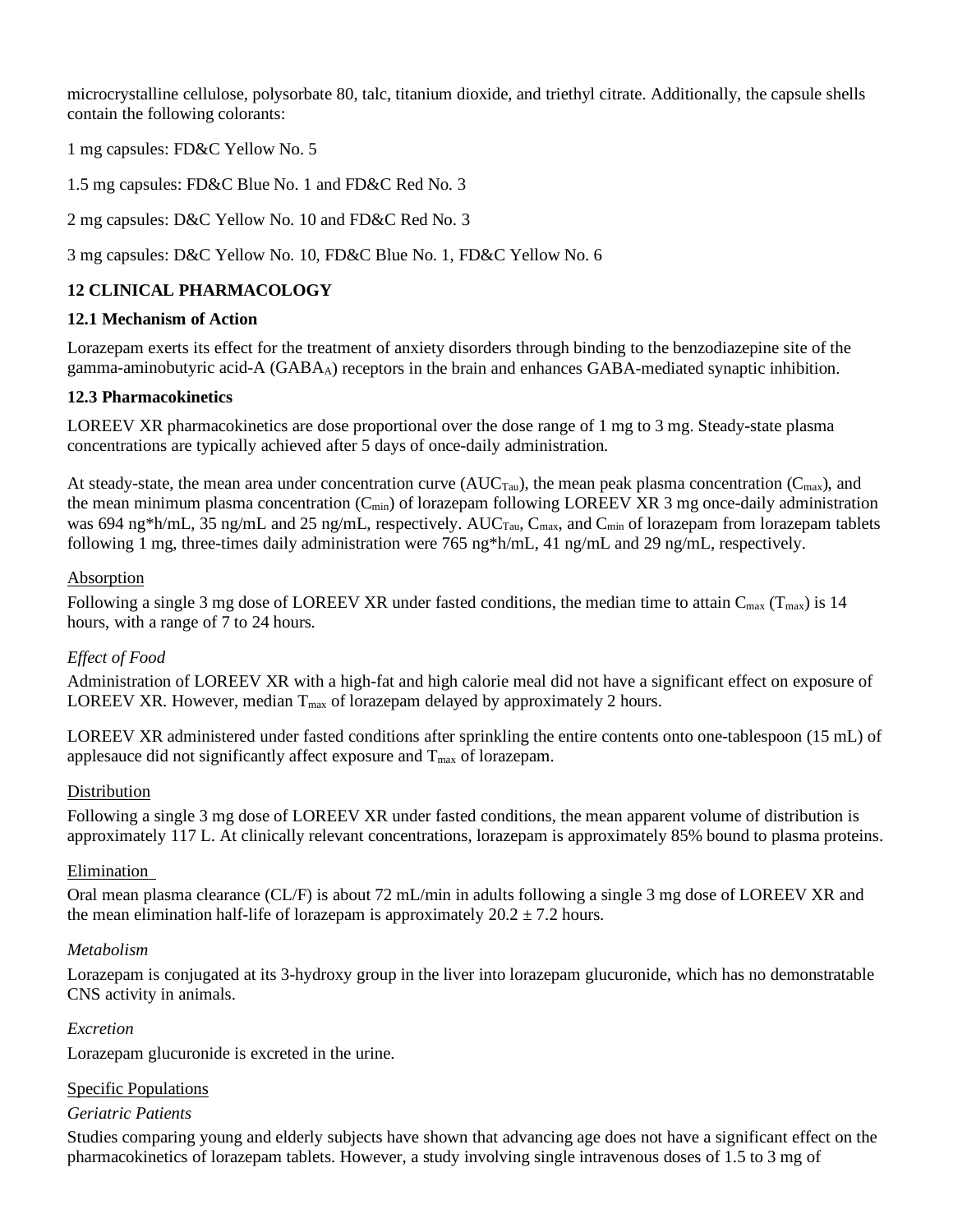lorazepam injection, mean total body clearance of lorazepam decreased by 20% in 15 elderly subjects of 60 to 84 years of age compared to that in 15 younger subjects of 19 to 38 years of age. The clinical significance of the decrease in mean total body clearance of lorazepam injection in geriatric patients is unknown.

# *Patients with Hepatic Impairment*

No pharmacokinetic studies were conducted with LOREEV XR in patients with hepatic impairment.

# *Patients with Renal Impairment*

No pharmacokinetic studies were conducted with LOREEV XR in patients with renal impairment. Lorazepam is poorly dialyzable. Lorazepam glucuronide, the inactive metabolite, may be highly dialyzable.

# Drug Interaction Studies

Concurrent administration of lorazepam with valproate, an inhibitor of UGT, results in increased plasma concentrations and reduced clearance of lorazepam *[see Dosage and Administration (2.5), Drug Interactions (7)]*.

Concurrent administration of lorazepam with probenecid, an inhibitor of UGT, may result in a more rapid onset or prolonged effect of lorazepam due to increased half-life and decreased total clearance *[see Dosage and Administration (2.5), Drug Interactions (7)]*.

*Alcohol:* An in vitro study showed significant increases of lorazepam release from LOREEV XR capsules at 2 hours with approximately 91-95% and 37-42% of the drug release in the presence of 40% and 20% alcohol, respectively *[see Drug Interactions (7)]*. Effects of 5% and 10% alcohol on drug release were not significant at 2 hours. There is no in vivo study conducted for the effect of alcohol on drug exposure.

# **13 NONCLINICAL TOXICOLOGY**

# **13.1 Carcinogenesis, Mutagenesis, Impairment of Fertility**

# **Carcinogenesis**

No evidence of carcinogenic potential emerged in rats during an 18-month study with lorazepam.

# Mutagenesis

No studies regarding mutagenesis have been performed.

## Impairment of Fertility

Animal fertility studies have not been conducted with LOREEV XR.

# **13.2 Animal Toxicology and/or Pharmacology**

Esophageal dilation occurred in rats treated with lorazepam for more than one year at 6 mg/kg/day. The no-effect dose was 1.25 mg/kg/day (approximately 1.2 times the maximum recommended human dose of 10 mg/day based on mg/m<sup>2</sup> body surface area). The effect was reversible only when the treatment was withdrawn within two months of first observation of the phenomenon. The clinical significance of this is unknown.

# **16 HOW SUPPLIED/STORAGE AND HANDLING**

LOREEV XR (lorazepam) extended-release capsules are available as:

**1 mg:** Hard gelatin capsules with an opaque white body, yellow cap and grey printing ink; "ALM" is printed axially on the yellow cap and "658" is printed axially on the opaque white body.

NDC 52427-658-30, bottle of 30 capsules with child-resistant closure

NDC 52427-658-01, bottle of 100 capsules with child-resistant closure

**1.5 mg:** Hard gelatin capsules with an opaque white body, purple cap and black printing ink; "ALM" is printed axially on the purple cap and "661" is printed axially on the opaque white body.

NDC 52427-661-30, bottle of 30 capsules with child-resistant closure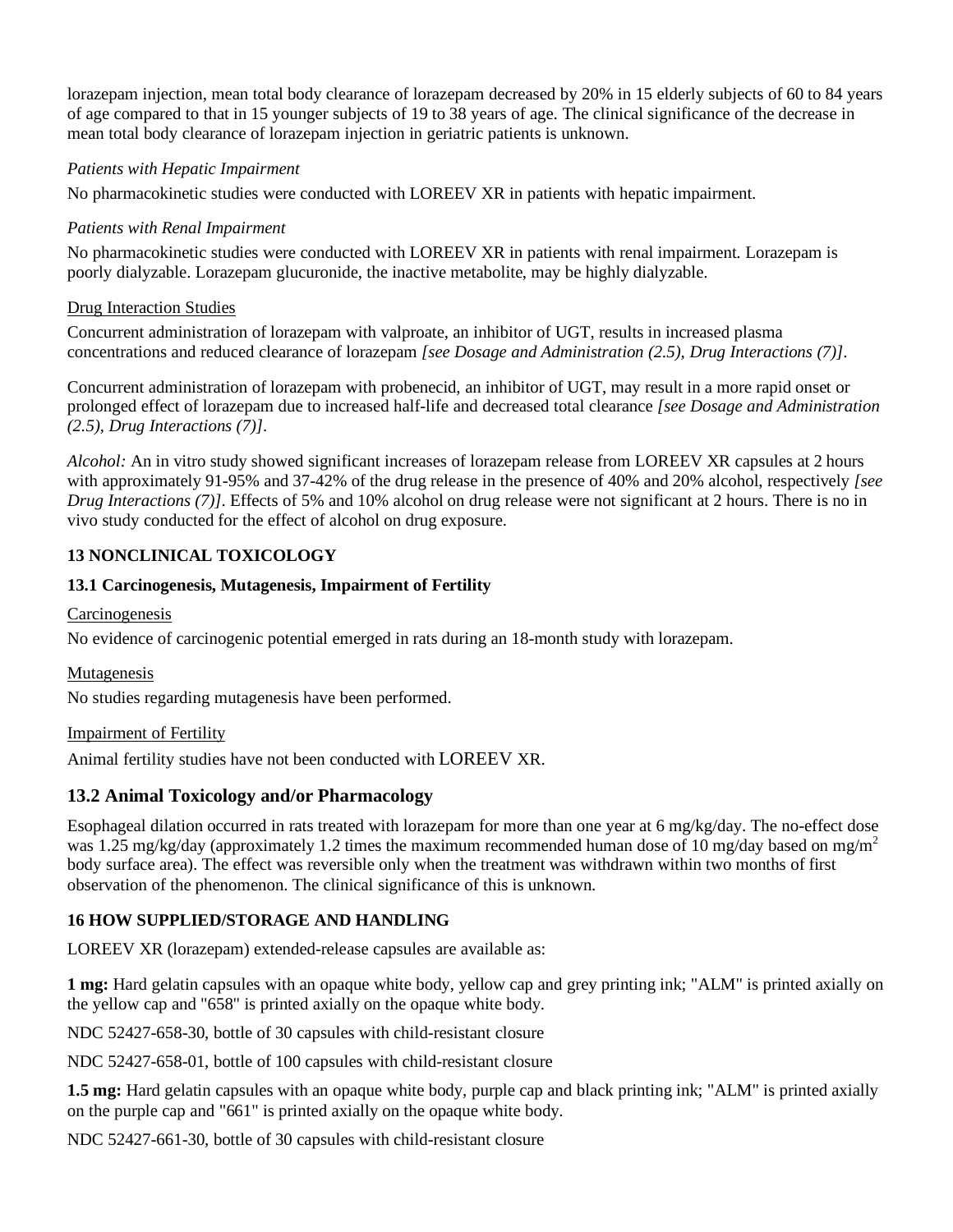NDC 52427-661-01, bottle of 100 capsules with child-resistant closure

**2 mg:** Hard gelatin capsules with an opaque white body, orange cap and grey printing ink; "ALM" is printed axially on the orange cap and "663" is printed axially on the opaque white body.

NDC 52427-663-30, bottle of 30 capsules with child-resistant closure

NDC 52427-663-01, bottle of 100 capsules with child-resistant closure

**3 mg:** Hard gelatin capsules with an opaque white body, yellowish-green cap and grey printing ink; "ALM" is printed axially on the yellowish-green cap and "667" is printed axially on the opaque white body.

NDC 52427-667-30, bottle of 30 capsules with child-resistant closure

NDC 52427-667-01, bottle of 100 capsules with child-resistant closure

# **Storage**

Store at 20°C to 25°C (68°F to 77°F); excursions permitted to 15°C to 30°C (59°F to 86°F) [see USP Controlled Room Temperature].

Keep bottles tightly closed. Dispense in a tight container.

# **17 PATIENT COUNSELING INFORMATION**

Advise the patient to read the FDA‐approved patient labeling (Medication Guide).

# Risks from Concomitant Use with Opioids

Advise patients and caregivers about the risks of potentially fatal respiratory depression and sedation when LOREEV XR is used with opioids and not to use such drugs concomitantly unless supervised by a health care provider. Advise patients not to drive or operate heavy machinery until the effects of concomitant use with the opioid have been determined *[see Warnings and Precautions (5.1), Drug Interactions (7)]*.

## Abuse, Misuse, and Addiction

Inform patients that the use of LOREEV XR, even at recommended dosages, exposes users to risks of abuse, misuse, and addiction, which can lead to overdose and death, especially when used in combination with other medications (e.g., opioid analgesics), alcohol, and/or illicit substances. Inform patients about the signs and symptoms of benzodiazepine abuse, misuse, and addiction; to seek medical help if they develop these signs and/or symptoms; and on the proper disposal of unused drug *[see Warnings and Precautions (5.2), Drug Abuse and Dependence (9.2)]*.

## Withdrawal Reactions

Inform patients that the continued use of LOREEV XR may lead to clinically significant physical dependence and that abrupt discontinuation or rapid dosage reduction of LOREEV XR may precipitate acute withdrawal reactions, which can be life-threatening. Inform patients that in some cases, patients taking benzodiazepines have developed a protracted withdrawal syndrome with withdrawal symptoms lasting weeks to more than 12 months. Instruct patients that discontinuation or dosage reduction of LOREEV XR may require a slow taper *[see Warnings and Precautions (5.3), Drug Abuse and Dependence (9.3)]*.

## CNS Depression

Advise patients about the risks of CNS depression. Instruct patients to avoid the consumption of alcohol during treatment with LOREEV XR. Advise patients to not drive a car or operate heavy machinery until they know how LOREEV XR affects them *[see Warnings and Precautions (5.4), Drug Interactions (7)]*.

# Patients with Depression or Psychosis

Advise patients, their families, and caregivers to look for signs of suicidal ideation or worsening depression, and to inform the patient's healthcare provider immediately *[see Warnings and Precautions (5.5)]*.

## Concomitant Medications

Advise patients to inform their healthcare provider of all medicines they take, including prescription and nonprescription medicines, vitamins and herbal supplements *[see Drug Interactions (7)]*.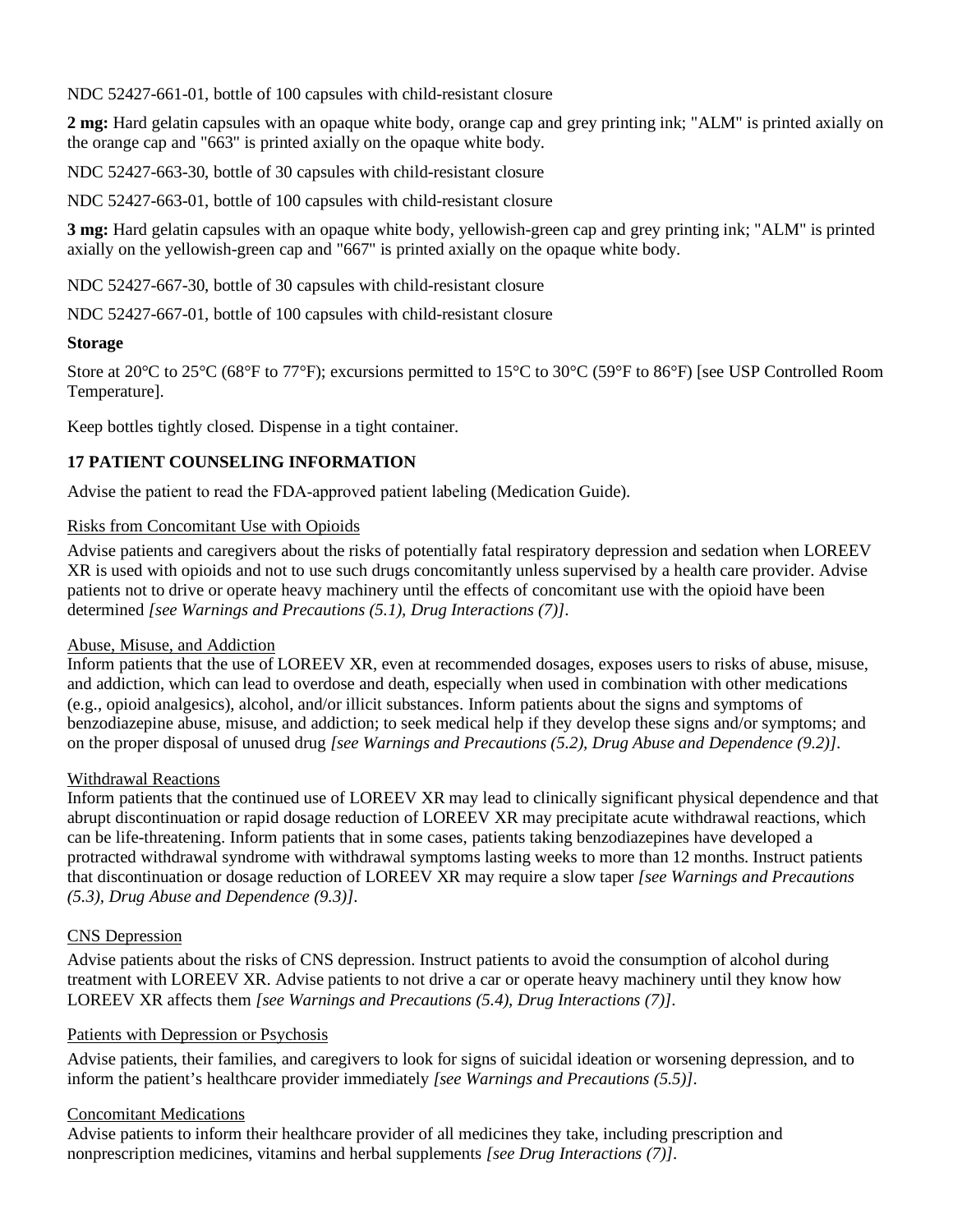# Administration Information

Advise patients to take LOREEV XR capsules whole or open the capsule and sprinkle the entire contents over a tablespoon of applesauce, followed by drinking water. Advise patients to consume the mixture immediately, without chewing, within 2 hours; do not store for future use *[see Dosage and Administration (2.2)]*.

## Pregnancy Registry

Advise pregnant women that there is a pregnancy registry that monitors pregnancy outcomes in women exposed to LOREEV XR *[see Use in Specific Populations (8.1)]*.

# **Lactation**

Advise women not to breastfeed during treatment with LOREEV XR *[see Use in Specific Populations (8.2)]*.

Distributed by: Almatica Pharma LLC Morristown, NJ 07960 USA

Loreev XR is protected by U.S. Patent No. 8,999,393.

Loreev XR is a registered trademark of Almatica Pharma LLC.

PI658-01

### **MEDICATION GUIDE LOREEV XR (lor-EEV ECKS-AR) (lorazepam) extended-release capsules, CIV**

**What is the most important information I should know about LOREEV XR?**

**LOREEV XR may cause serious side effects, including:**

- **LOREEV XR is a benzodiazepine medicine. Taking benzodiazepines with opioid medicines, alcohol, or other central nervous system (CNS) depressants (including street drugs) can cause severe drowsiness, breathing problems (respiratory depression), coma and death.** Get emergency help right away if any of the following happens:
	- o shallow or slowed breathing
	- o breathing stops (which may lead to the heart stopping)
	- o excessive sleepiness (sedation)

Do not drive or operate heavy machinery until you know how taking LOREEV XR with opioids affects you.

- **Risk of abuse, misuse, and addiction.** There is a risk for abuse, misuse, and addiction with benzodiazepines including LOREEV XR which can lead to overdose and serious side effects including coma and death.
	- o **Serious side effects including coma and death have happened in people who have abused or misused benzodiazepines, including LOREEV XR.** These serious side effects may also include delirium, paranoia, suicidal thoughts or actions, seizures, and difficulty breathing. **Call your healthcare provider or go to the nearest hospital emergency room right away if you develop any of these serious side effects.**
	- o **You can develop an addiction even if you take LOREEV XR as prescribed by your healthcare provider.**
	- o **Take LOREEV XR exactly as your healthcare provider prescribed.**
	- o Do not share your LOREEV XR with other people.
	- o Keep LOREEV XR in a safe place and away from children.
- **Physical dependence and withdrawal reactions**. LOREEV XR can cause physical dependence and withdrawal reactions, especially if you continue to take LOREEV XR for several days to several weeks.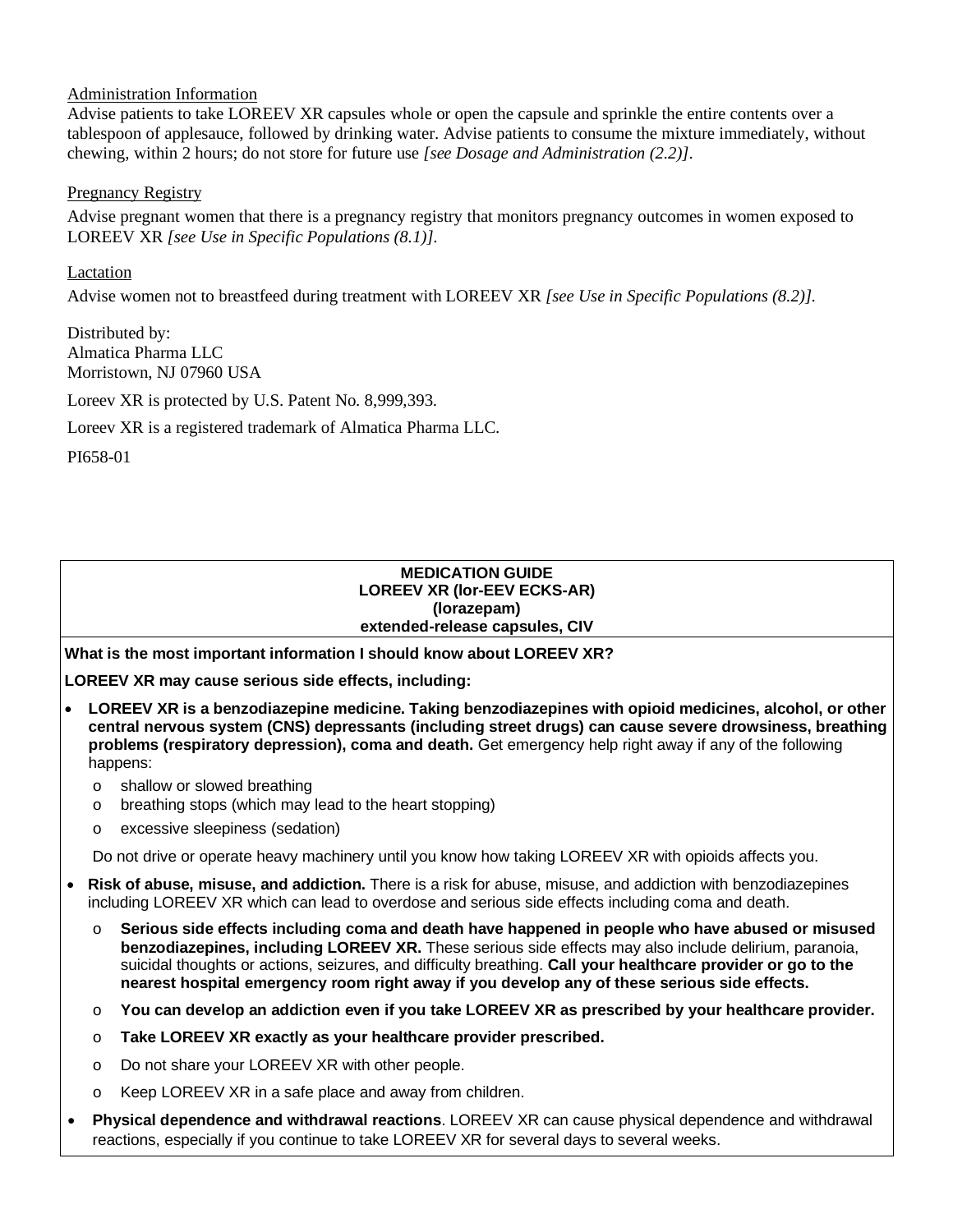- o **Do not suddenly stop taking LOREEV XR**. Stopping LOREEV XR suddenly can cause serious and lifethreatening side effects, including, unusual movements, responses, or expressions, seizures, sudden and severe mental or nervous system changes, depression, seeing or hearing things that others do not see or hear, an extreme increase in activity or talking, losing touch with reality, and suicidal thoughts or actions. **Call your healthcare provider or go to the nearest hospital emergency room right away if you develop any of these serious side effects.**
- o **Some people who stop taking benzodiazepines have symptoms that can last for several weeks to more than 12 months**, including, anxiety, trouble remembering, learning, or concentrating, depression, problems sleeping, feeling like insects are crawling under your skin, weakness, shaking, muscle twitching, burning or prickling feeling in your hands, arms, legs or feet, and ringing in your ears.
- o Physical dependence is not the same as drug addiction. Your healthcare provider can tell you more about the differences between physical dependence and drug addiction.
- o Do not take more LOREEV XR than prescribed or take LOREEV XR for longer than prescribed.

# **What is LOREEV XR?**

LOREEV XR is a prescription medicine used to treat anxiety disorders in adults who are receiving stable, evenly divided, 3 times a day dosing with lorazepam tablets.

- **LOREEV XR is a federally controlled substance (CIV) because it contains lorazepam that can be abused or lead to dependence.** Keep LOREEV XR in a safe place to prevent misuse and abuse. Selling or giving away LOREEV XR may harm others, and is against the law. Tell your healthcare provider if you have abused or been dependent on alcohol, prescription medicines or street drugs.
- It is not known if LOREEV XR is safe or effective in children.
- It is not known if LOREEV XR is safe and effective for use for longer than 4 months.

## **Do not take LOREEV XR if you:**

- are allergic to lorazepam, other benzodiazepines, or any of the ingredients in LOREEV XR. See the end of this Medication Guide for a complete list of ingredients in LOREEV XR.
- have acute narrow angle glaucoma

### **Before taking LOREEV XR, tell your healthcare provider about all of your medical conditions, including if you:**

- have or have had depression, mood problems, or suicidal thoughts or behavior
- have a history of drug or alcohol abuse or addiction
- have lung disease or breathing problems (such as COPD, sleep apnea syndrome)
- have liver or kidney problems
- have or have had seizures
- are pregnant or plan to become pregnant. LOREEV XR may harm your unborn baby.
	- o If you become pregnant while taking LOREEV XR, talk to your healthcare provider about registering with the National Pregnancy Registry for Psychiatric Medications during pregnancy. You can register by calling 1-866- 961-2388 or visit https://womensmentalhealth.org/ clinical-and-research-programs /pregnancyregistry/othermedications
	- Babies born to mothers who take benzodiazepines, including LOREEV XR late in pregnancy may have symptoms of sedation such as breathing problems, sluggishness, low muscle tone (floppy baby syndrome), feeding problems, and withdrawal symptoms.
- are breastfeeding or plan to breastfeed. LOREEV XR passes into your breast milk and may harm your baby. Talk to your healthcare provider about the best way to feed your baby during treatment with LOREEV XR. You should not breastfeed during treatment with LOREEV XR.

**Tell your healthcare provider about all the medicines you take,** including prescription and over-the-counter medicines, vitamins, and herbal supplements.

Keep a list of all medicines to show your healthcare provider and pharmacist when you get a new medicine.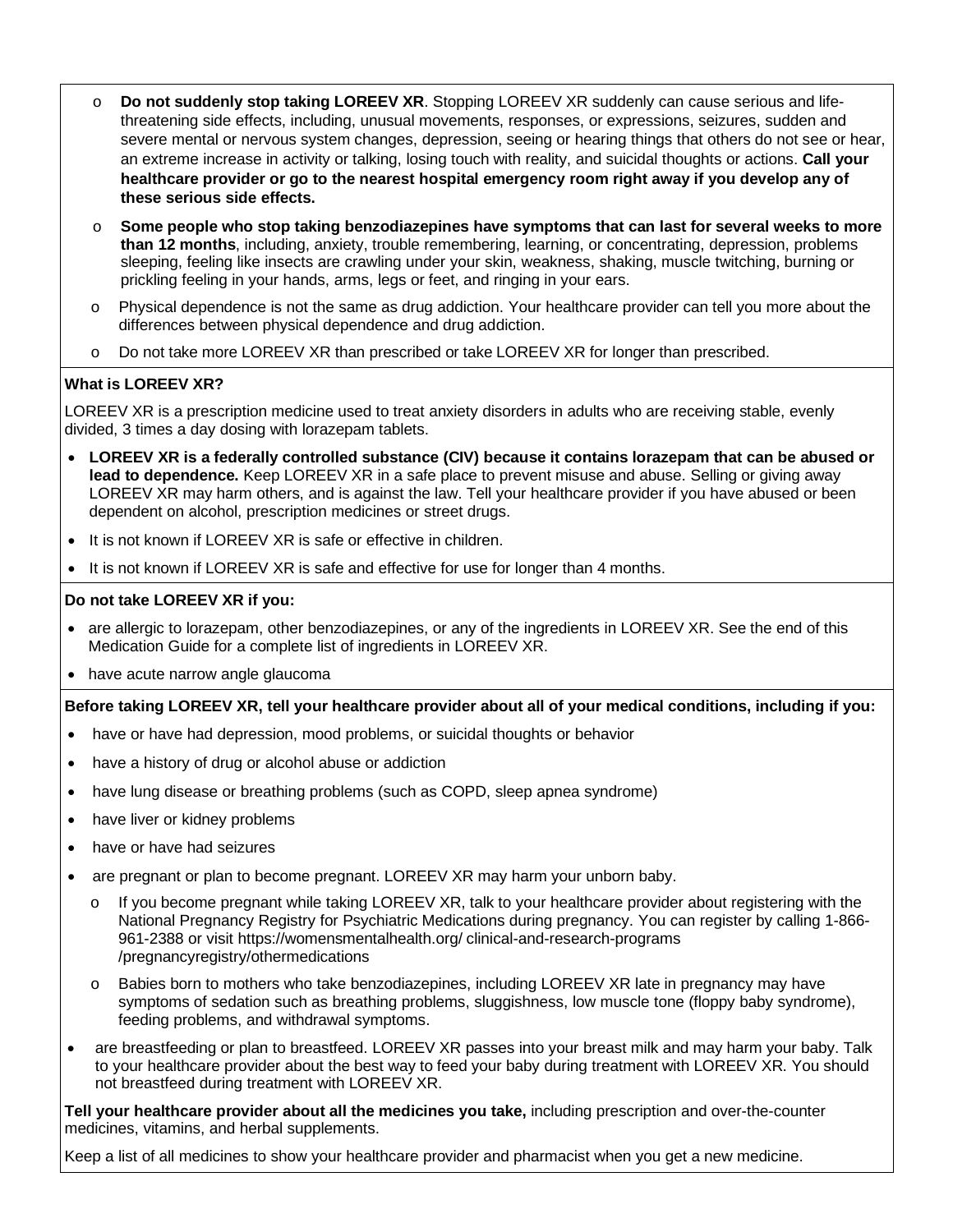LOREEV XR can affect the way other medicines work and other medicines may affect how LOREEV XR works. Taking LOREEV XR with certain other medicines can cause serious side effects.

# **Do not start or stop other medicines without first talking to your healthcare provider.**

# **How should I take LOREEV XR?**

- Take LOREEV XR exactly as your healthcare provider tells you to take it.
- Take LOREEV XR 1 time a day in the morning.
- Take LOREEV XR with or without food.
- Do not crush or chew LOREEV XR capsules.
- Swallow LOREEV XR capsules whole. If you cannot swallow the capsules whole, the capsule may be opened and the entire contents sprinkled onto a tablespoon of applesauce.
	- o Swallow all the LOREEV XR mixture without chewing.
	- o Swallow the LOREEV XR mixture within 2 hours of mixing. Do not store the mixture for future use.
	- o After swallowing the LOREEV XR mixture, follow with a drink of water.
- If you take too much LOREEV XR, call your healthcare provider or poison control center at 1-800-222-1222 or go to the nearest hospital emergency room right away.

# **What should I avoid while taking LOREEV XR?**

- LOREEV XR can cause you to be drowsy. Do not drive a car or operate heavy machinery until you know how LOREEV XR affects you.
- You should not drink alcohol during treatment with LOREEV XR. Drinking alcohol can increase your chances of having serious side effects.

## **What are the possible side effects of LOREEV XR?**

**LOREEV XR may cause serious side effects, including:**

- See **"What is the most important information I should know about LOREEV XR?"**
- **LOREEV XR can make you sleepy or dizzy, and can slow your thinking and motor skills.**
	- o Do not drive, operate heavy machinery, or do other dangerous activities until you know how LOREEV XR affects you.
	- o Do not drink alcohol or take other drugs that may make you sleepy or dizzy while taking LOREEV XR without first talking to your healthcare provider. When taken with alcohol or drugs that cause sleepiness or dizziness, LOREEV XR may make your sleepiness or dizziness much worse.
- **Depression and psychosis.** Pre-existing depression may emerge or worsen during use of benzodiazepines including LOREEV XR.
- **Abnormal thought and behavior (paradoxical reactions).** Symptoms include agitation, irritability, impulsiveness, violent behavior, confusion, restlessness, excitement and talking more than normal.
- **Allergic reactions to FD&C Yellow No. 5.** LOREEV XR 1 mg capsules contain FD&C Yellow No. 5 (tartrazine), which may cause allergic type reactions in certain people. Symptoms may include bronchial asthma or trouble breathing. Get emergency medical help right away if you have these symptoms after taking LOREEV XR.
- **Breathing problems.** Slowed breathing and stopping breathing has happened in people who have breathing problems and take benzodiazepines like LOREEV XR.
- **Changes in lab tests.** Your healthcare provider should do blood tests to check your blood counts and your liver function during treatment if you are on long-term treatment with LOREEV XR.

## **The most common side effects of LOREEV XR include** sedation, dizziness, weakness, unsteadiness.

These are not all the possible side effects of LOREEV XR.

Call your doctor for medical advice about side effects. You may report side effects to FDA at 1-800-FDA-1088.